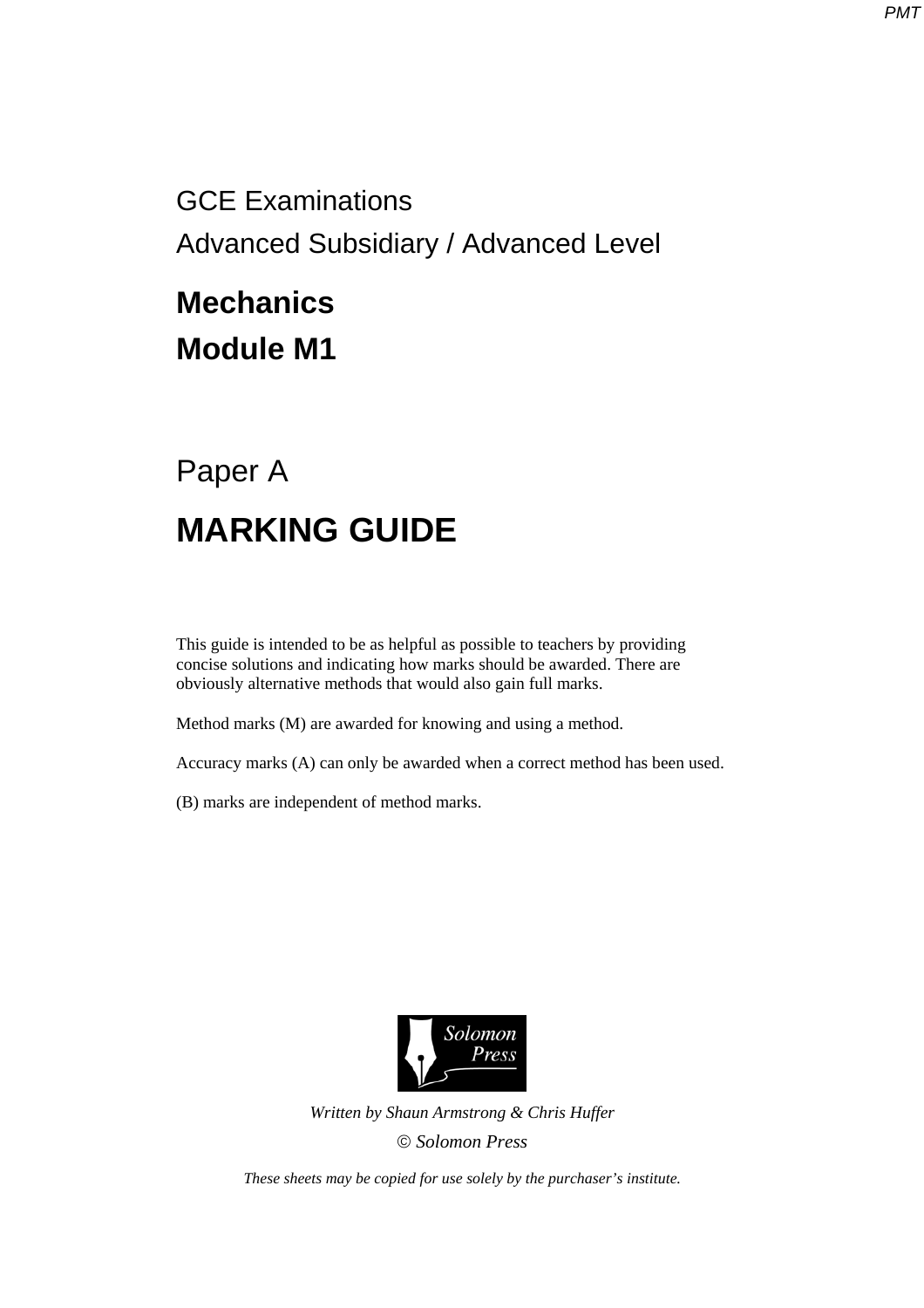|  |  |  | M1 Paper A – Marking Guide |  |
|--|--|--|----------------------------|--|
|--|--|--|----------------------------|--|

| 1. | (a)              | cons. of mom: $2(7) + 0 = (2 + 1.5)v$<br>$v = 4$ ms <sup>-1</sup>                                                                                       | M <sub>2</sub><br>A <sub>1</sub>          |      |  |
|----|------------------|---------------------------------------------------------------------------------------------------------------------------------------------------------|-------------------------------------------|------|--|
|    | (b)              | impulse = $\Delta$ mom: i.e. for $Q$ , = 1.5(4 – 0) = 6 Ns                                                                                              | M1 A1                                     | (5)  |  |
| 2. | (a)              | speed of $B = \sqrt{15^2 + (-8)^2} = 17 \text{ ms}^{-1}$                                                                                                | M1 A1                                     |      |  |
|    | (b)              | vel. of <i>B</i> rel. to $A = (15\mathbf{i} - 8\mathbf{j}) - (8\mathbf{i} - 3\mathbf{j})$<br>= $(7\mathbf{i} - 5\mathbf{j}) \text{ ms}^{-1}$            | M1<br>A1                                  |      |  |
|    | (c)              | req'd angle = $\tan^{-1} \frac{5}{7}$ = 35.5° to 1 dp                                                                                                   | M1 A1                                     | (6)  |  |
| 3. | $\left(a\right)$ | take moments about $B$ (as mass of dog unknown)<br>let reaction at A and B equal R; $8R + 2R = 30g(4) + 80g(6)$<br>$10R = 600g$ so $R = 60g$ (or 588 N) | M1<br>M <sub>2</sub> A <sub>1</sub><br>A1 |      |  |
|    | (b)              | resolve $\hat{T}$ : $R + R = 80g + 30g + Mg$<br>$120g = 110g + Mg$<br>$M = 10$ kg                                                                       | M1<br>M1<br>A1                            |      |  |
|    | (c)              | no reaction at A; reaction at B greater $(80g + 30g + weight of dog)$                                                                                   | B <sub>2</sub>                            | (10) |  |
| 4. |                  | 60 <sub>4</sub><br>⊾ມ<br>$\downarrow$ 78g                                                                                                               |                                           |      |  |
|    | (a)              | $acc^{n} = \frac{10-0}{15} = \frac{2}{3} \text{ m s}^{-2}$                                                                                              | <b>M1 A1</b>                              |      |  |
|    |                  | eqn. of motion is $D - 60 = 78 \times \frac{2}{3}$<br>$D = 112 N$                                                                                       | M1<br>A1                                  |      |  |
|    | (b)              | eqn. of motion is $112 - 60 - 78$ gsin $\alpha = 0$ (since no acc <sup>n</sup> )<br>$\sin \alpha = \frac{52}{78g} = \frac{2}{3g}$                       | M1 A1<br>M1                               |      |  |
|    |                  | $\alpha$ = 3.901 : $\alpha$ = 4° (to nearest degree)                                                                                                    | A1                                        |      |  |
|    |                  | $-1.11$ $-1.1$                                                                                                                                          |                                           |      |  |

- *(c)* in *(a)* unlikely as increase in speed will cause increase in air resistance B1  $\text{in } (b)$  more reasonable as speed is constant B1 (10)
- **5.** *(a)*



resolve  $\hat{T}: R + 200\sin 40^{\circ} - 50g = 0$  ∴  $R = 50g - 200\sin 40^{\circ}$  M1 A1 resolve  $\rightarrow$  : 200cos40° – *F* = 0 ∴ *F* = 200cos40° M1 A1  $F = \mu R$ , so  $\mu = \frac{200 \cos 40^{\circ}}{50 g - 200 \sin 40^{\circ}}$  $50g - 200\sin 40$  $\frac{200\cos 40^{\circ}}{g-200\sin 40^{\circ}} = 0.424$  (3sf) M1 A1

*(b)* resolve  $\hat{T}$ :  $R + 200\sin 30^\circ - 50g = 0$  ∴  $R = 50g - 200\sin 30^\circ = 390$  M1 A1  $resolve \rightarrow : 200cos30^{\circ} - \mu R = 50a$  M1 A1  $50a = 100\sqrt{3} - 0.424(390)$  M1  $a = 0.16$  ms<sup>-2</sup> -2 A1 **(12)**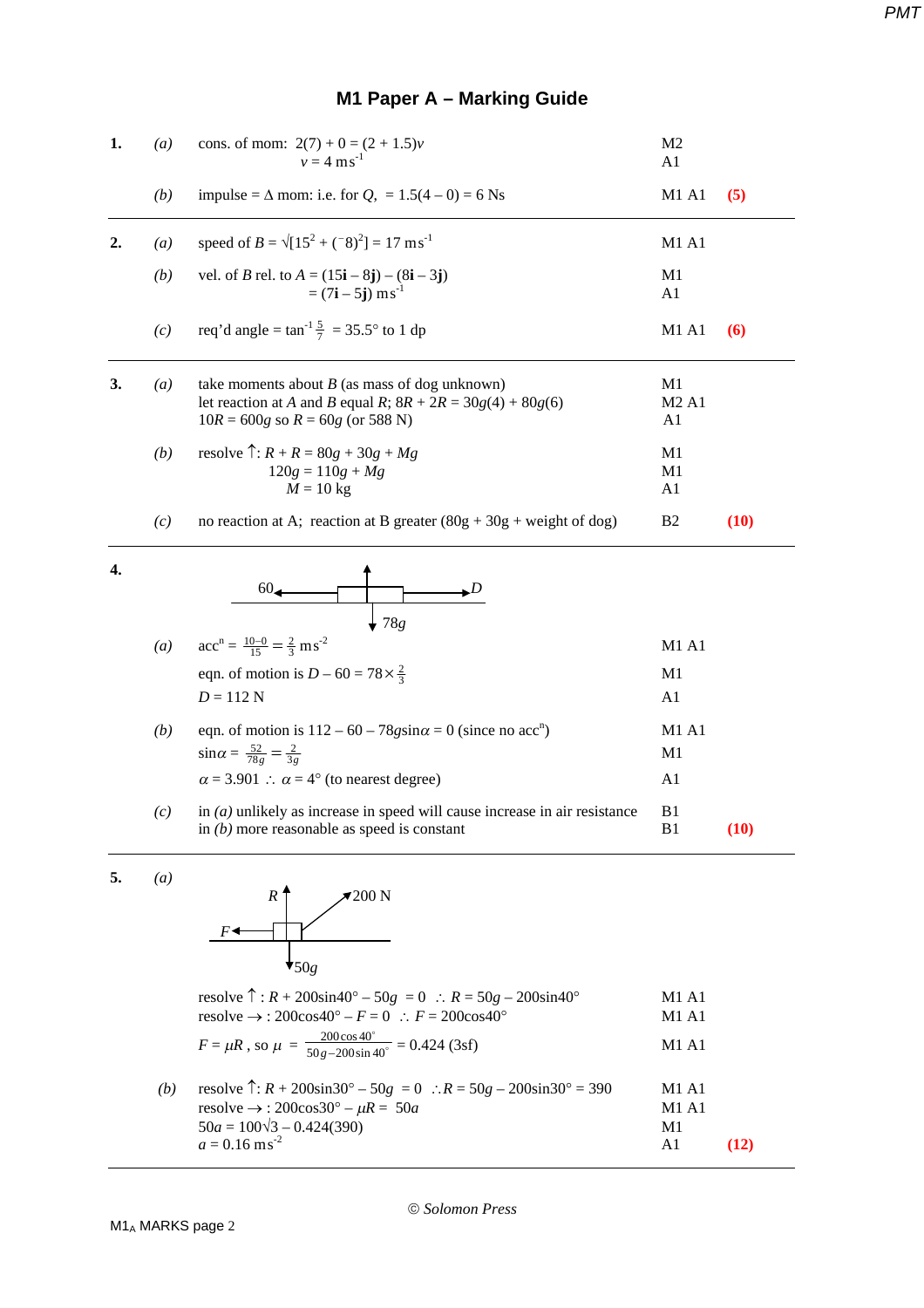| 6. | $\left(a\right)$ | speed<br>$\rm(m~s^{-1})$ 24<br>time(s)<br>$\Omega$                                                                                                                                                                                                              | B <sub>3</sub>                      |
|----|------------------|-----------------------------------------------------------------------------------------------------------------------------------------------------------------------------------------------------------------------------------------------------------------|-------------------------------------|
|    | (b)              | at max. height, $v = 0$ ; use $v^2 = u^2 + 2as$ with $a = 9.8$ , $u = 24$<br>$0 = 576 - 19.6s$ : $s = 29.387$<br>start value 2.5 m, so max. height = $31.89$ m. (nearest cm)                                                                                    | M1<br>M1A1<br>A1                    |
|    | (c)              | use $v^2 = u^2 + 2as$ with $a = -9.8$ , $u = 24$ and $s = -2.5$ (up is +ve)<br>$v^2 = 576 + 49 = 625$<br>so $v = \pm 25$ i.e. speed = 25 ms <sup>-1</sup> downwards                                                                                             | M1<br>M1A1<br>A1                    |
|    | (d)              | use $v = u + at$ with $v = 25$ , $u = -24$ $a = 9.8$ (down is +ve)<br>$25 = 24 + 9.8 t$ : $t = 5$                                                                                                                                                               | M1<br><b>M1 A1</b><br>(14)          |
| 7. | $\left(a\right)$ | for X: $T - 3g\sin 30^\circ = 3a$ : $T - \frac{3}{2}g = 3a$ (1)<br>for Y: 2gcos30° – $T = 2a$ : $g\sqrt{3} - T = 2a$ (2)<br>$(1) + (2)$ gives $g\sqrt{3} - \frac{3}{2}g = 5a$<br>$a = \frac{g\sqrt{3}}{5} - \frac{3g}{10}$ : $a = \frac{g}{10} (2\sqrt{3} - 3)$ | M1 A1<br><b>M1 A1</b><br>M1A1<br>A1 |
|    | (b)              | sub. <i>a</i> into (1) to get $T = 3a + \frac{3g}{2} = \frac{3g}{10} (2\sqrt{3} - 3) + \frac{3g}{2}$<br>$T = 16.0645$                                                                                                                                           | <b>M1 A1</b><br>A1                  |

force on pulley =  $\sqrt{(T^2 + T^2)} = T\sqrt{2}$  M1 force on pulley =  $22.7 \text{ N}$  A1 force acts at an angle 45° to each plane i.e. 15° to vertical M1 A1

 $v^2 = 0 + \frac{4g}{10} (2\sqrt{3} - 3)$  so  $v = 1.35$  ms<sup>-1</sup> (2dp) M1 A1 (18)

Total **(75)** 

*(c)* initially, *Y* is at *C* and  $CB = 4\sin 30^\circ = 2 \text{ m}$  M1 use  $v^2 = u^2 + 2as$  with  $u = 0$ ,  $s = 2$ ,  $a = \frac{g}{10}(2\sqrt{3} - 3)$  M1

*PMT*